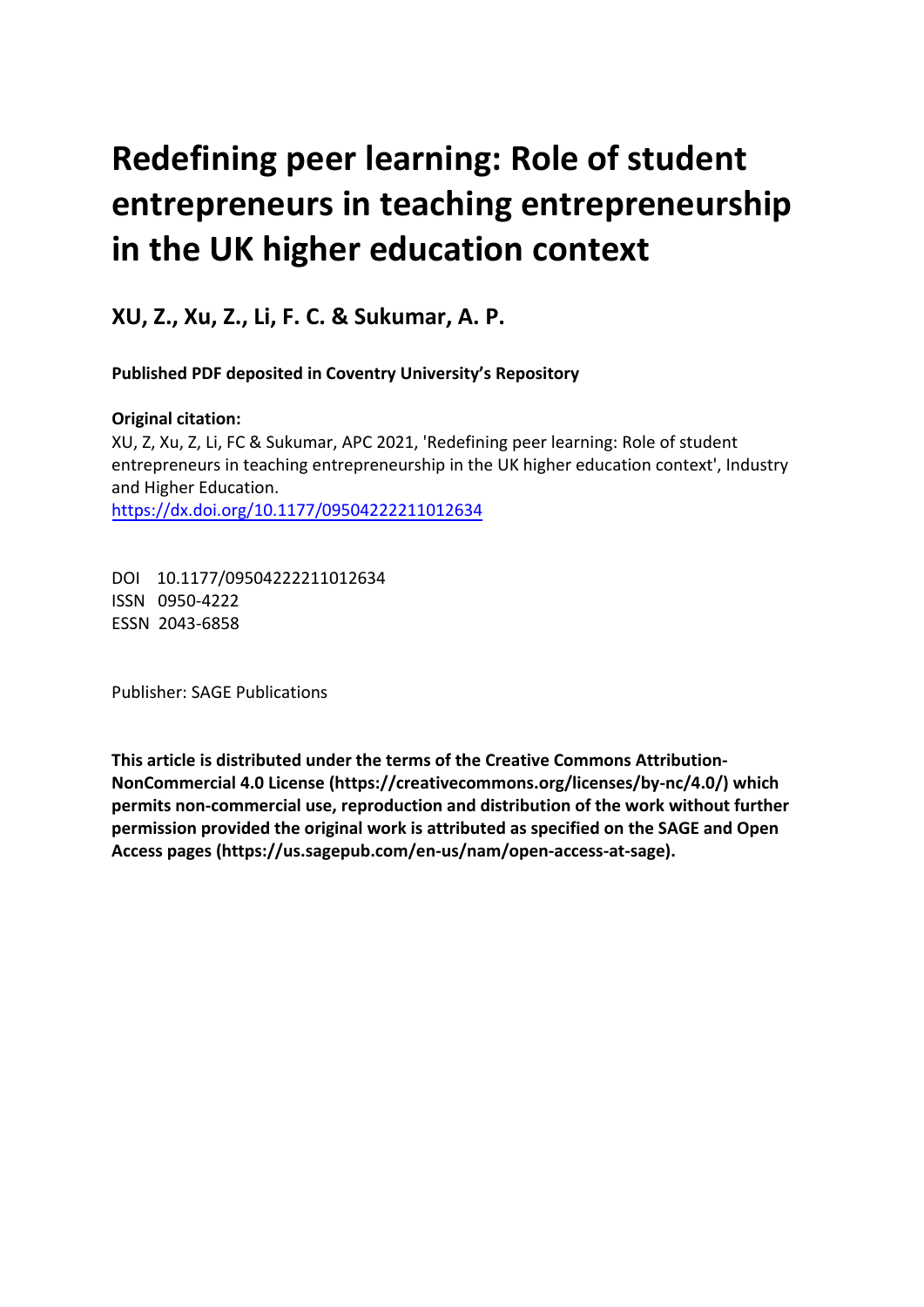*Account of Practice*



**Redefining peer learning: Role of student entrepreneurs in teaching entrepreneurship in the UK higher** source the state politic in the state preservation in the state preservation of the state of the state of the state preservation of the state produce the state produce the state produce **education context**

Industry and Higher Education

[sagepub.com/journals-permissions](https://sagepub.com/journals-permissions)<br>DOI: 10.1177/09504222211012634



# **Stella Xu, Zimu Xu , Fujia Li and Arun Sukumar**

Coventry University, UK

#### **Abstract**

Entrepreneurship-related modules have become increasingly popular over the years, not only among business school students but also among those from other disciplines, including engineering and the arts and humanities. In some circumstances, they are offered as optional modules for students across different faculties and disciplines. While it is beneficial to mix students with different backgrounds, bringing in a wide range of perspectives, there are also challenges relating to course design and student engagement. With these challenges in mind, the authors trialled a new approach in the hope of motivating students from diverse academic and socio-cultural backgrounds to engage more fully in the classroom by utilising student entrepreneurs as guest speakers. The student-centric approach has proved effective in enhancing student engagement, as evidenced by both informal and formal feedback.

#### **Keywords**

Entrepreneurship education, guest speaker, peer power, student engagement

## **Introduction**

Entrepreneurship-related modules have become increasingly popular over the years, not only among business school students but also among those from other disciplines (Jones and English, 2004). In many higher education institutions (HEIs), these are offered as optional modules for students across different faculties and disciplines. While exposure to entrepreneurship is beneficial in relation to skills development, it brings its own challenges with regard to module design and content for a wide variety of learners. For instance, students may have varying levels of understanding of business-related topics or may be from different countries and cultures. Such challenges need to be successfully addressed in order to motivate students and ensure their active participation in the classroom.

Preparing students to engage and succeed has been a key consideration in the design and delivery of business courses, which aim to facilitate effective learning through interactive teaching. As lecturers in Enterprise and Entrepreneurship, we teach entrepreneurship-related modules for undergraduate students from different faculties and disciplines. In the delivery of the modules, we have experienced

challenges in maintaining high levels of student engagement as well as in the achievement of good overall student satisfaction and experience. To address these challenges, we trialled a new approach in the hope of motivating students from diverse backgrounds to engage more fully in the classroom: this approach involves the use of student entrepreneurs as facilitators and guest speakers. The modules for which this approach was trialled were concerned with business networking, growth and optimisation and included students from over 15 countries and studying in the Faculties of Business and Law, Engineering, Environment and Computing, Arts and Humanities, and Health and Life Science. The overall aim is twofold: first, to enhance student engagement in the classroom leading to an improved student experience; and second, to make full use of the students' differing backgrounds to facilitate knowledge exchange across disciplines and equip students with a

**Corresponding author:** Zimu Xu, Faculty of Business and Law, Coventry University, Gosford Street, Coventry CV1 5FB, UK. Email: [ac2841@coventry.ac.uk](mailto:ac2841@coventry.ac.uk)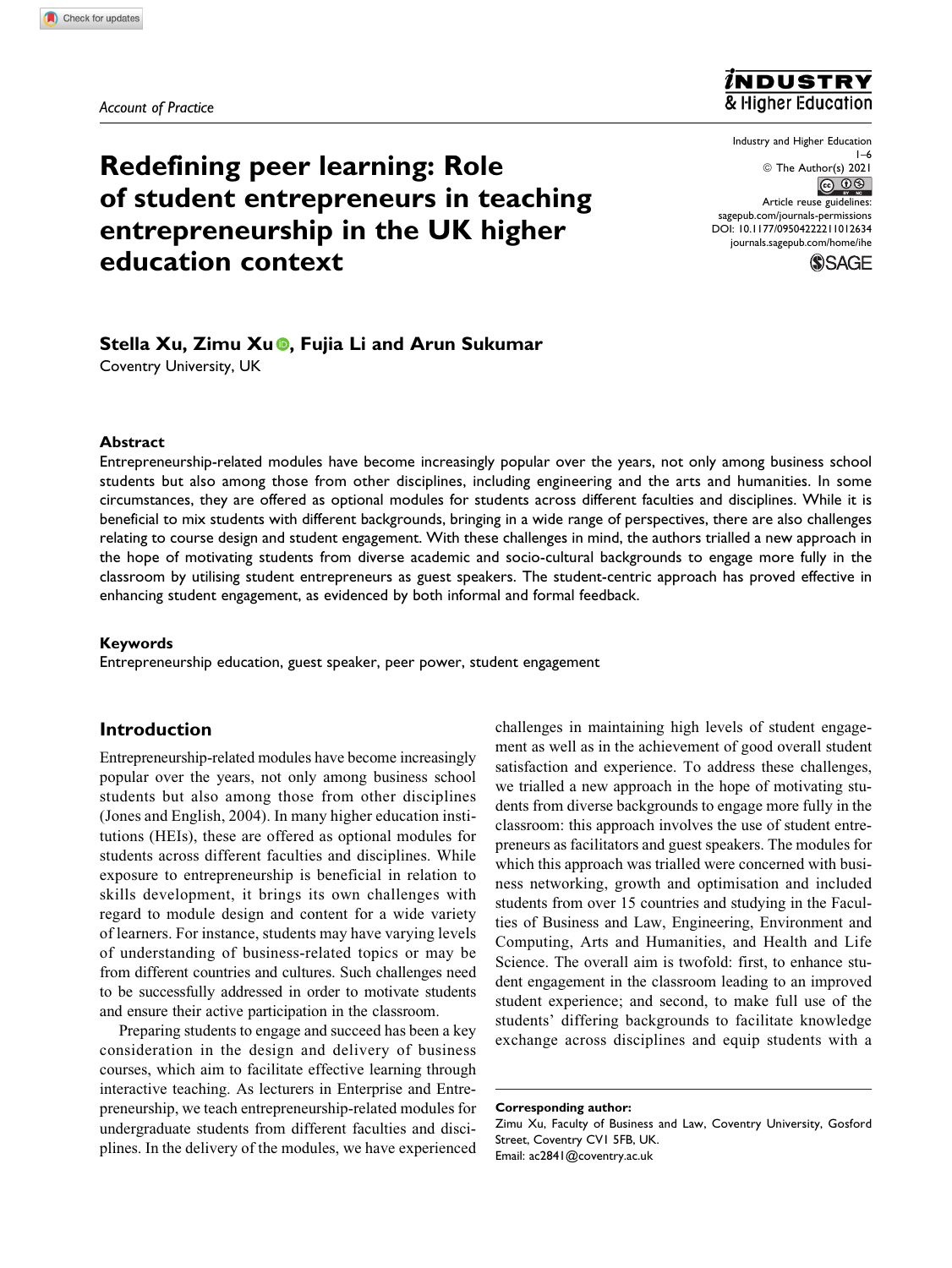better understanding of theories and practice related to the module topics.

In our experiment, we acted as facilitators. The student entrepreneurs selected as 'guest speakers' were actively working on their businesses and came to the classroom to share their real-life business experiences and the challenges they were facing. Students were 'listeners and business advisors' who participated in discussions to come up with solutions for the problems the student entrepreneurs were confronting.

# **Student entrepreneurs as guest speakers** *Rationale*

It is widely agreed that the role played by facilitators makes a difference to the student learning experience (Crisp et al., 2020). Previously, guest speakers from industry have been introduced into the classroom to complement the traditional lectures and have often been able to communicate to students their first-hand experience of the real-life application of theories. Indeed, well-prepared guest lectures delivered by experienced industrial veterans have proven to be an effective way to aid the educational process and contribute to students' overall satisfaction with their learning experience. They often share memorable lessons and demonstrate professionalism, points of craft, personalised instruction with perfect timing and expert delivery, which result in very positive student feedback (Centre for Industry Education Collaboration, 2019; Finkelstein, 2018; Leor, 2015).

One of our fundamental assumptions, then, is that inviting industry guest speakers can be an effective way of improving the classroom experience, as they offer fresh and valuable perspectives, provide variety in the educational delivery and impart important specific subject knowledge that may be omitted in regular classes (Leor, 2015).

However, our second assumption derives from the observation that industry speakers are not always welcomed by cross-faculty students and sometimes such interventions receive negative feedback. For instance, students in previous cohorts have commented that some industry speakers came from traditional sectors and, although they were able to bring in valuable expertise from their specific field, the students were more interested in exposure to innovative and trending ideas, such as the sharing economy and AI-driven businesses. Moreover, for students from different faculties and with varying levels of understanding and mastery of business-related knowledge, the effectiveness of industry guest speakers can be limited. Thus, there remains an opportunity to introduce innovative ideas in order to create active participation and engagement in the classroom and so to enhance knowledge acquisition and exchange.

Meanwhile, there has been an increase in student entrepreneurs across the UK (Bearne, 2015; Evans, 2019; Santander Universities, 2019). Almost a quarter of students already run their own business or entrepreneurial venture, or plan to do so while at university, according to research by the financial services company Santander (Bearne, 2015). We became aware that the student entrepreneurs in our own classes were keen to act as guest speakers to their peers to offer their experiences. They were not only open to sharing their experience but alsowelcomedany suggestions withinthe class concerning the problems and challengestheir businesses were facing. They had successfully established a business and were continually managing it in the UK or abroad. For instance, we identified a subscription-based e-business in London (online renting for high-valuewomenswear onmonthly basis); a Ghanaian e-business making and marketing African featured socks with monthly sales of \$25,000; an Airbnb homeowner in Shanghai who developed his business by targeting KOLs (Key Opinion Leaders)/influencers; and an Instagram-based business selling foldable bags (the winner of the UK Young Enterprise Company of the Year award in 2018).

There was a considerable cohort of student entrepreneurs across the programme and, given the evidence that peer power often works well in inspiring fellow students to achieve their best potential through sharing and learning from each other's experiences and achievements, we felt that peer learning could be adapted in an entrepreneurial higher education context. Based on the above assumptions, therefore, we began the process of identifying and liaising with potential student entrepreneurs for guest speaker sessions.

## *The process*

As educators in the entrepreneurship discipline, we see our role as facilitators of students' learning journeys, inspiring and encouraging them to identify and explore venture creation opportunities in addition to learning entrepreneurship-related theories in traditional lectures. This section details how we identified, liaised with potential speakers, and utilised different teaching methods in the entire process.

Acknowledging the limitations of inviting traditional veteran guest speakers, we felt that student entrepreneurs could contribute to filling the gap identified above. From initial conversations with the student entrepreneurs we identified in each module, we found that they were not only highly motivated to share their passion for entrepreneurship and their experiences of business growth, but also keen to seize the opportunity to promote their businesses to fellow students and seek potential business partners. Before the delivery of the student-led sessions, the lecturer briefed the students about the guest lecturers, providing short introductions to the topics, and equipped them with the relevant theoretical knowledge. We asked the student entrepreneurs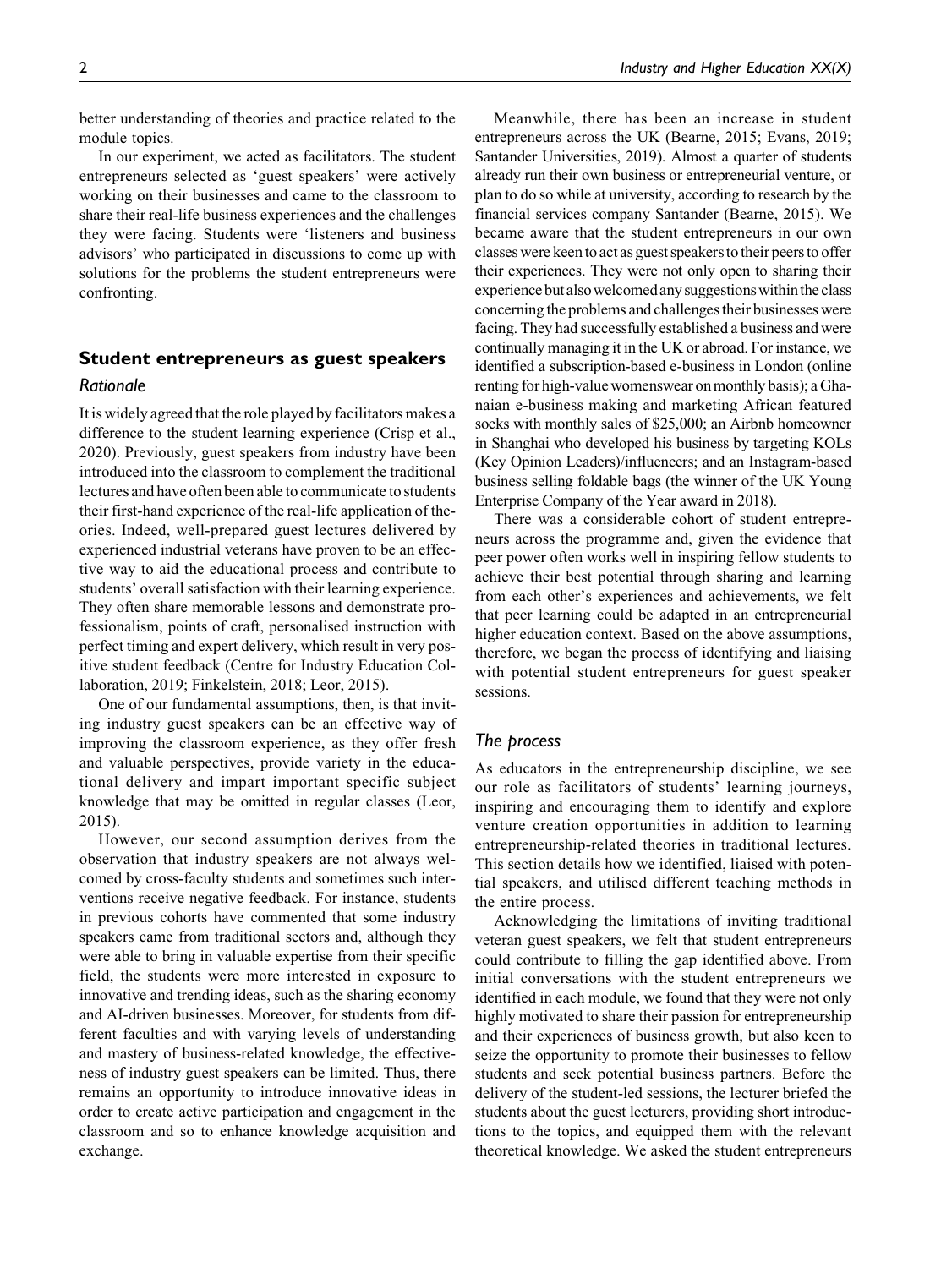to prepare a 5-minute PowerPoint presentation, introducing themselves and their business. Additionally, to ensure relevance and adherence to the teaching schedule and learning outcomes of the business growth and optimisation module, we carefully scheduled the presentations taking into account the nature and specific characteristics of the businesses. For instance, we asked the student entrepreneurs to structure their presentations with a focus on the challenges and achievements of e-business, was in close alignment with the module coursework  $-$  a report on e-business's impact on a selected small or medium-sized enterprise.

On the day, after the student entrepreneurs had delivered their 5-minute presentations, the rest of the class engaged in group discussions of the challenges the businesses were facing. These discussions lasted 20 minutes. Then, they were encouraged to provide tailored SMART (specific, measurable, achievable, relevant and time-bound) solutions for the businesses. Finally, there was a 10-minute Question & Answer session so that the rest of the class could put to the student entrepreneurs any questions they might have concerning the entrepreneurs' businesses and management experiences.

Throughout the whole process (summarised in Figure 1), we analyse each student entrepreneur's venture as a case study. The class discussion about challenges and solutions can be seen as a mini consultancy project.

# **Outcomes of practice**

This student-centric approach has effectively enhanced student engagement, as evidenced by both informal and formal feedback from students. Highly positive feedback has also been received from a senior colleague who was observing the session.

## *Enhanced engagement among students*

As module leaders, we have observed that all attending students are fully engaged during the class. As for the student entrepreneurs, as noted above, they have demonstrated a high level of motivation to share their passion for entrepreneurship and their business growth experiences, and to seek business partners and talents who might like to join them in their venture. In particular, we observed conversations taking place among the student entrepreneurs and students from computer science and engineering disciplines regarding the development of mobile applications, business students regarding digital marketing solutions, and arts students in terms of improving the design of products or marketing materials.

Such conversations have contributed to addressing the challenges of enhancing student engagement in the classroom. Specifically, the advantages of mixing students from different faculties with diverse knowledge and skill sets have been realised and even amplified. We have also

noticed that student entrepreneurs who have delivered guest lectures have returned to the classroom as more engaged learners throughout the rest of the module and the programme. The rest of the class was observed to be actively engaging with the student entrepreneurs' presentations and business ideas – more so than with those of industry guest speakers. They were impressed and inspired by the achievements of their peers. When they were providing SMART solutions to the challenges experienced by the entrepreneurs, a high level of engagement was also apparent.

## *Module evaluation and teaching observation*

After practising this peer-empowered learning technique, the formal student module evaluation results demonstrated considerable improvements compared to the previous academic year, with the overall satisfaction rate improved by 10%. Students' comments included:

Guest speakers are an interesting part of this module from whom I've learnt a great deal [of practical knowledge]. Somewhat interesting content and very attentive tutor.

It is very engaging and lively; the module is very stimulating and helpful to myself. Like the way the module is delivered. Class is interactive, fun, informative, [and] well explained. It is practical and something I can use in my professional life. [It helps with my] understanding [of] the business around the world and [business] networking.

In one of the sessions, a member from the senior management team was present as an observer. They commented:

It was a great session, and you handled the class really well. You were really well prepared and engaged the group in discussion from the outset.

Improved engagement is evidenced by communication between students and lecturers, students and student entrepreneurs, and among students themselves. Students were observed to be actively engaged in conversations and tasks and proactively articulating theories learnt and applying them to the entrepreneurs' cases. Moreover, we observe that some students have since taken the initiative to develop their own business venture.

# **Critical reflection**

This experiment has allowed us to make several key observations in uncovering the power of peer entrepreneurial learning and showcasing entrepreneurship as a potential career path for students. However, the facilitating role of the lecturers in supporting student entrepreneurs in this journey should also be emphasised.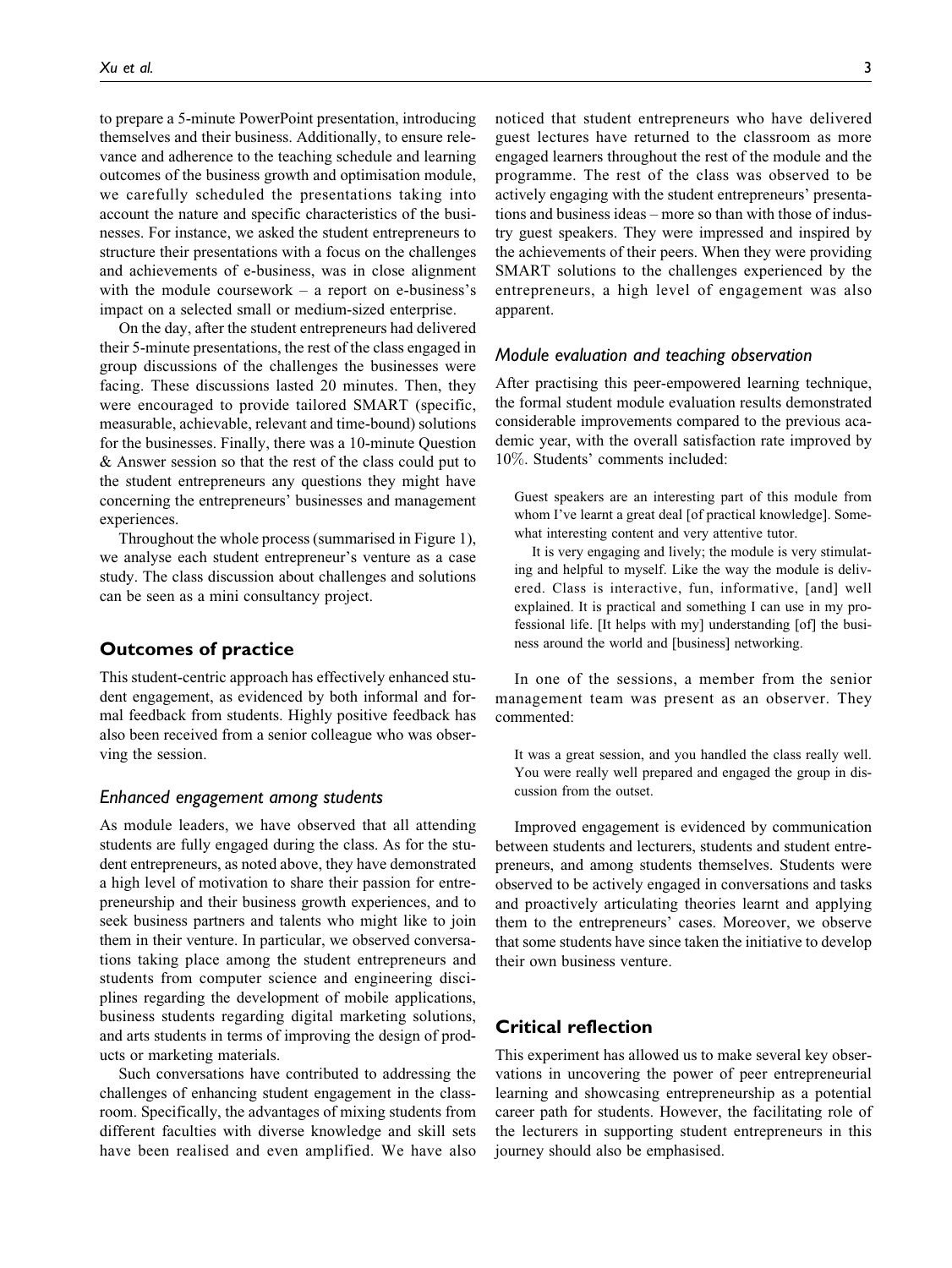

**Figure 1.** Process flowchart.

## *Peer empowerment*

In our observations, we clearly noticed the sense of 'peer empowerment': students are intrigued to learn more about other students' ventures not only because such ventures are often more interesting and relevant to them, but also because they see that the key driving forces behind the ventures are people just like

themselves. This 'peer empowerment' both contributed to improved engagement in the classroom and motivated students to apply their learning to real-life practice, potentially in starting their own ventures. The student entrepreneurs demonstrated a different career path or possibility 'at the doorstep' for their fellow students. Consequently, we have observed increased motivation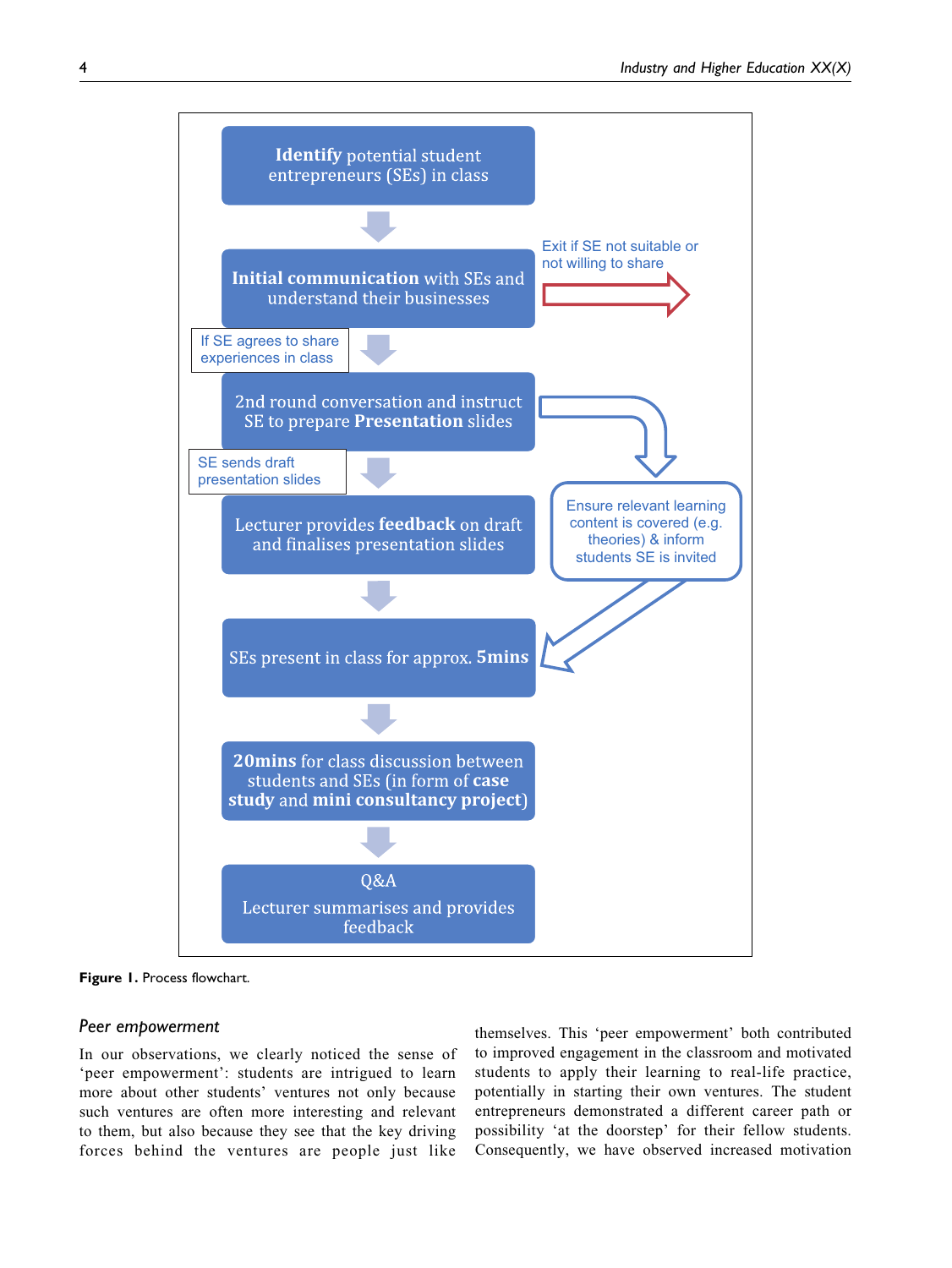among students, with two of them already in the process of starting their own ventures.

Moreover, student entrepreneurs are very open to sharing their challenges and tend to adopt a humble approach to delivery rather than talking down to their audience. At the same time, the students in the audience are given an opportunity to work on real-life problems that are happening in the moment. There is a chance that the solutions they propose will be implemented and will make a difference to their entrepreneurial colleagues. This combination inherently provides greater motivation for students than the traditional teaching methods and hence results in a deeper sense of involvement.

We believe that entrepreneurship education is not just about teaching theories and studying case studies on paper; it is also about inspiring students to develop and apply entrepreneurial thinking in real-life contexts. Student entrepreneurs serve as an effective medium for stimulating such inspiration and providing real-life contexts for cases to be discussed in an open, safe and equal manner. Such an atmosphere is less likely to be achieved by a traditional experienced industrial speaker, as the 'distance' (e.g., due to age, life experience, personal resources) between students and speaker is much wider. It should be acknowledged that the proximity (in terms of both power relations and mentality) between the student entrepreneurs and their student audience plays a vital role in this experiment, and should be regarded as key to peer-empowered learning in similar scenarios. Student entrepreneurs should therefore be treated as valuable assets in entrepreneurship education.

## *Entrepreneurship as an alternative career path*

There is a tendency for Generation Z to consider entrepreneurship rather than employment after graduation as a career path, as an increasing number of university students join their family businesses or set up their own businesses (Bearne, 2015; Fernandes, 2018). As already noted, research by Santander shows that this entrepreneurial spirit is present on campuses across the UK (Bearne, 2015). Inviting student entrepreneurs to deliver guest lectures can present a positive and proactive response to this trend. It encourages existing student entrepreneurs to be more engaged with the education process, and provides other students with examples of peers who are already practising entrepreneurship and who accordingly constitute sources of aspiration and inspiration.

## *Practical lessons*

Various ice-breaking activities need to be undertaken in the first or second week of the module to generate discussions and encourage students to share their experiences. From these activities, student entrepreneurs are likely to be identified. One-to-one informal discussions between the

lecturer and the student entrepreneur are needed to establish rapport and to enable the lecturer to understand more about the entrepreneur's business, sector, achievements and challenges.

Advice and guidance are also key in ensuring a good presentation experience for both the student entrepreneurs and their student audience. In our experiment, all the experiences were positive. However, it is worth noting that inadequate support, unclear instructions or lack of alignment with the overall delivery of the module might result in negative experiences which could potentially do more harm than good. Thus, the lecturer has a critical role to play in ensuring that the process is executed at the right pace and in strong alignment with the overall learning outcome of the module.

## *Challenges*

We encountered several challenges in the first semester when we implemented this practice. First, a couple of students said they would have liked to listen to 'experts' in addition to other students. Moreover, some pointed out that the invited student entrepreneurs' businesses were in similar sectors and they would like to see a wider variety of guest speakers from different backgrounds. Also, although the student-led sessions were stimulating, there was the danger that the guest speakers would be overburdened as the module progressed: they were also fellow students and we, as facilitators, had to step in when we felt that, instead of a time-limited contribution, a student entrepreneur's intervention was turning into a long 11-week advice session during the course of the module.

Amendments were implemented in the second semester. We selected three student entrepreneurs and at least one traditional veteran guest speaker, all from different industries on each module over the 11 teaching weeks' duration. This mixture of guest speakers resulted in positive student feedback.

## **Conclusion**

This account of practice is designed to inspire further discussion in the entrepreneurship education arena concerning how peer learning can be redefined and adapted to respond to the emerging needs and changing characteristics of a new generation of students in an innovative and effective manner. Engaging student entrepreneurs as guest speakers has had positive effects in cultivating interactive learning experiences. Drawing from this recently trialled experiment, this article has set out includes detailed practical procedures and offered recommendations on how to implement a peer-empowered entrepreneurial learning process. Lecturers or classroom facilitators need to adopt such an approach with careful planning to ensure the best results.